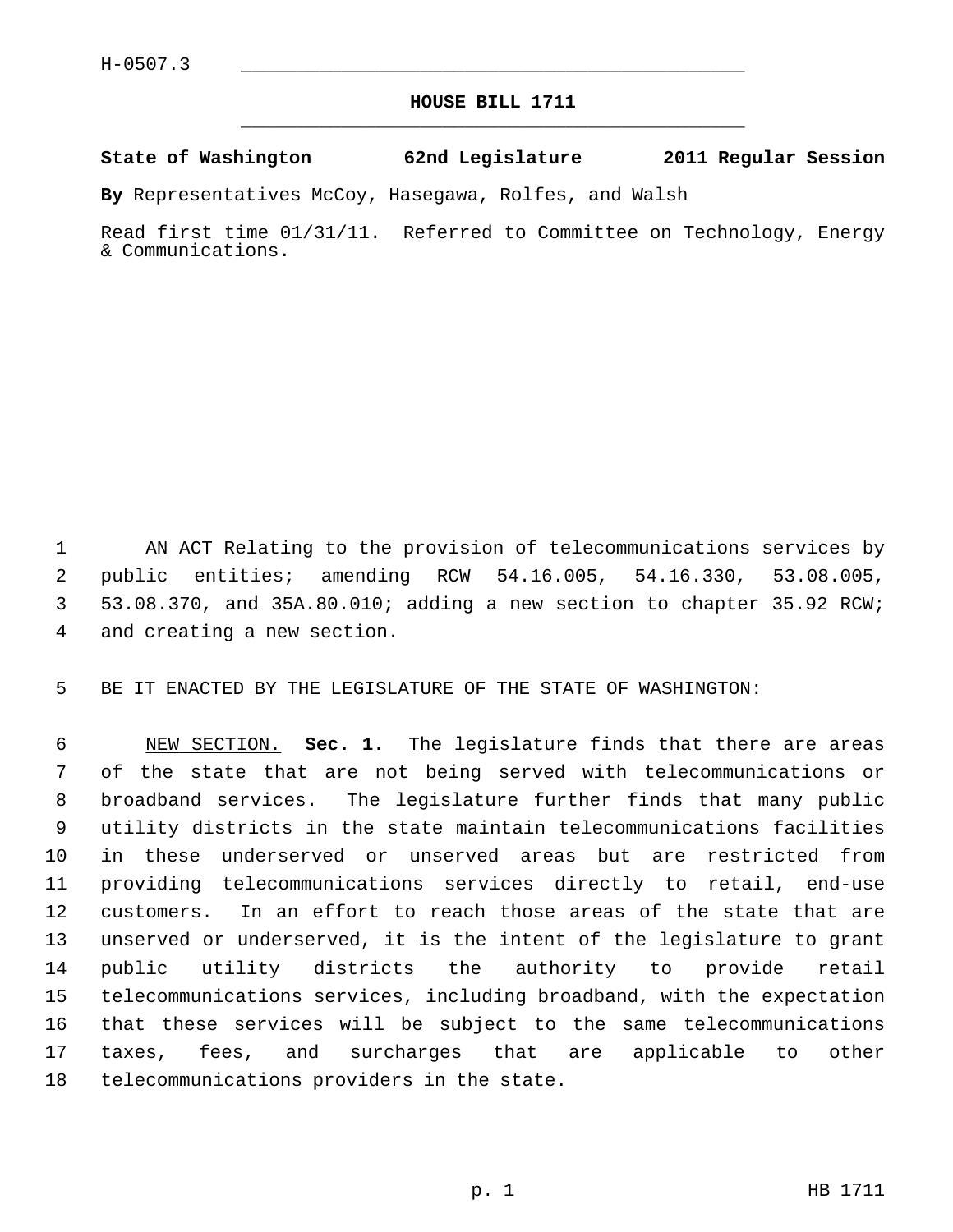1 **Sec. 2.** RCW 54.16.005 and 2000 c 81 s 2 are each amended to read 2 as follows:

 3 The definitions in this section apply throughout this chapter 4 unless the context clearly requires otherwise.

 5 (1) "Commission" means the Washington utilities and transportation 6 commission.

 7 (2) "Telecommunications" has the same meaning as that contained in 8 RCW 80.04.010.

 9 (3) "Telecommunications facilities" means lines, conduits, ducts, 10 poles, wires, cables, crossarms, receivers, transmitters, instruments, 11 machines, appliances, instrumentalities and all devices, real estate, 12 easements, apparatus, property, and routes used, operated, owned, or 13 controlled by any entity to facilitate the provision of 14 telecommunications services.

15 (4) "Wholesale telecommunications services" means the provision of 16 telecommunications services or facilities for resale by an entity 17 authorized to provide telecommunications services to the general public 18 and internet service providers.

19 (5) "Public agency" has the same meaning as defined in RCW 20 39.34.020.

 (6) "Retail telecommunications services" means the sale or lease of telecommunications services or facilities directly to public agencies, individuals, nonprofit organizations, libraries, schools, institutions of higher education, or other public or private entities.

25 **Sec. 3.** RCW 54.16.330 and 2004 c 158 s 1 are each amended to read 26 as follows:

27 (1) A public utility district in existence on June 8, 2000, may 28 construct, purchase, acquire, develop, finance, lease, license, handle, 29 provide, add to, contract for, interconnect, alter, improve, repair, 30 operate, and maintain any telecommunications facilities within or 31 ((without)) outside of the district's limits for the following 32 purposes:

33 (a) For the district's internal telecommunications needs;  $((and))$ 34 (b) For the provision of wholesale telecommunications services 35 within or adjacent to the district and by contract with another public 36 utility district; and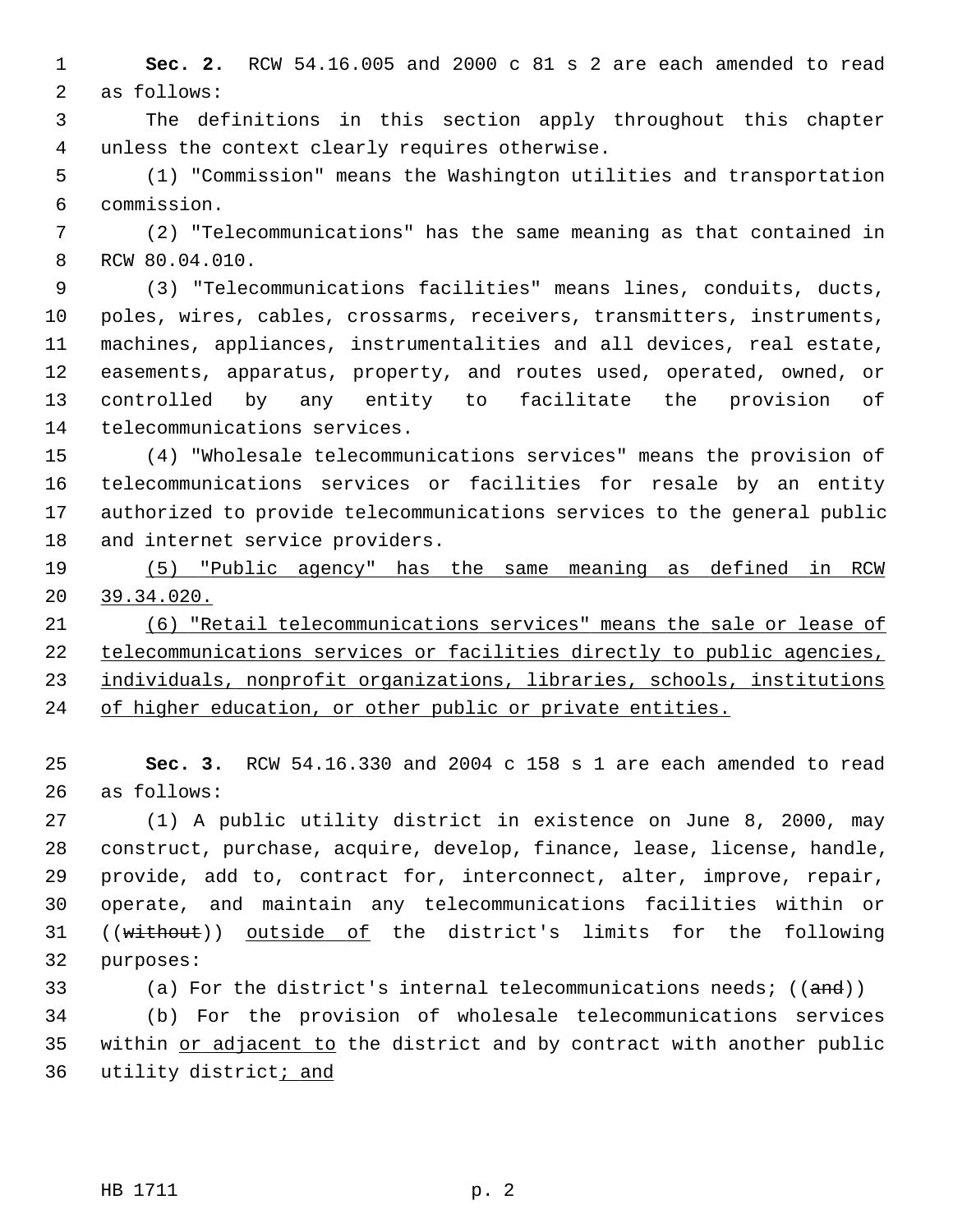1 (c) For the provision of retail telecommunications services within

2 or adjacent to the district.

 3 ((Nothing in this subsection shall be construed to authorize public 4 utility districts to provide telecommunications services to end  $5$   $users.)$ )

 6 (2) A public utility district providing wholesale or retail 7 telecommunications services shall ensure that rates, terms, and 8 conditions for such services are not unduly or unreasonably 9 discriminatory or preferential. Rates, terms, and conditions are 10 discriminatory or preferential when a public utility district offering 11 rates, terms, and conditions to an entity for wholesale or retail 12 telecommunications services does not offer substantially similar rates, 13 terms, and conditions to all other entities seeking substantially 14 similar services.

15 (3) A public utility district providing wholesale or retail 16 telecommunications services shall not be required to but may establish 17 a separate utility system or function for such purpose. In either 18 case, a public utility district providing wholesale or retail 19 telecommunications services shall separately account for any revenues 20 and expenditures for those services according to standards established 21 by the state auditor pursuant to its authority in chapter 43.09 RCW and 22 consistent with the provisions of this title. Any revenues received 23 from the provision of wholesale or retail telecommunications services 24 must be dedicated to costs incurred to build and maintain any 25 telecommunications facilities constructed, installed, or acquired to 26 provide such services, including payments on debt issued to finance 27 such services, until such time as any bonds or other financing 28 instruments executed after June 8, 2000, and used to finance such 29 telecommunications facilities are discharged or retired.

30 (4) When a public utility district provides wholesale or retail 31 telecommunications services, all telecommunications services rendered 32 to the district for the district's internal telecommunications needs 33 shall be allocated or charged at its true and full value. A public 34 utility district may not charge its nontelecommunications operations 35 rates that are preferential or discriminatory compared to those it 36 charges entities purchasing wholesale or retail telecommunications 37 services.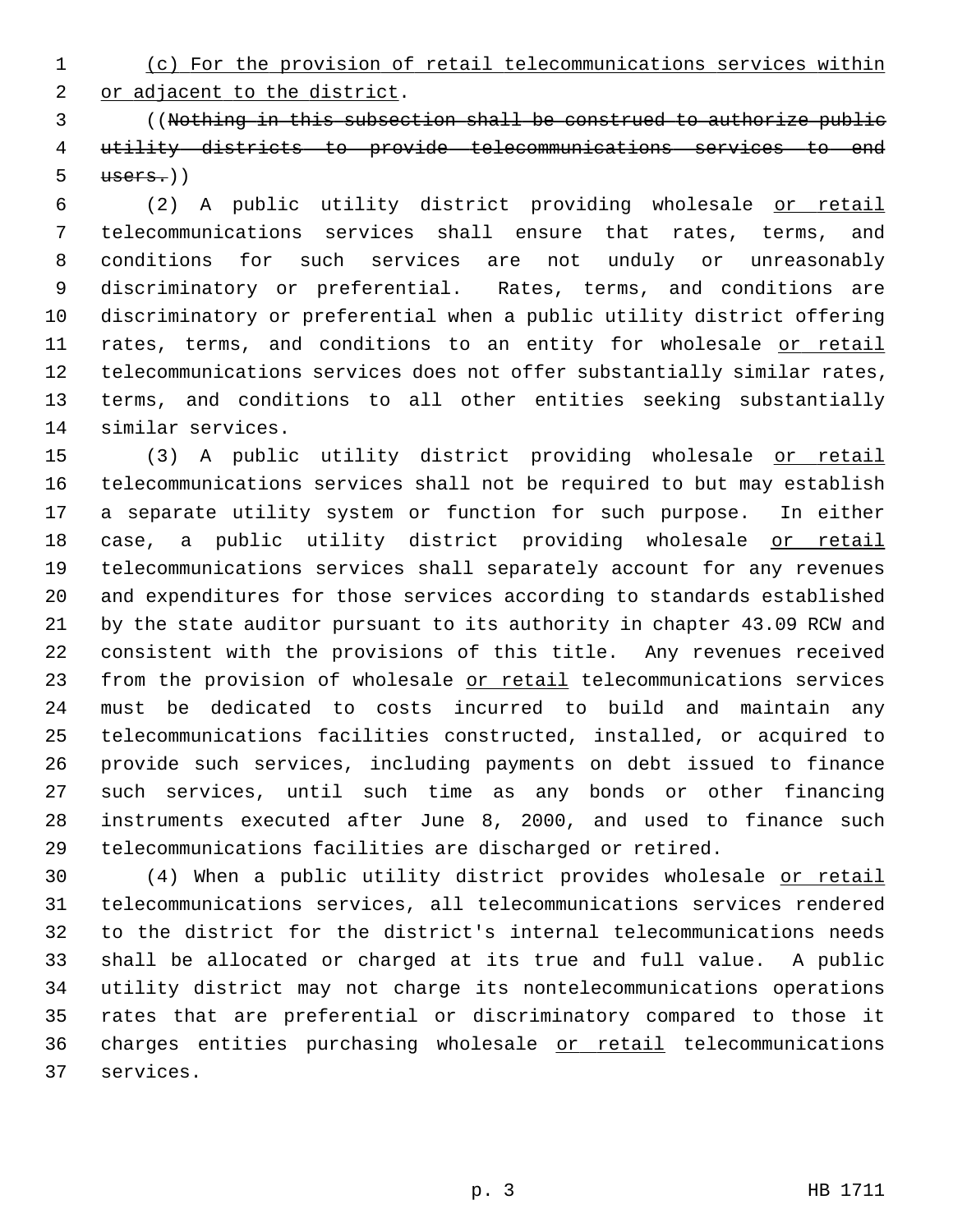1 (5) If a person or entity receiving retail telecommunications services from a public utility district under this chapter has a complaint regarding the reasonableness of the rates, terms, conditions, or service provided, the person or entity may file a complaint with the public utility district.

 6 (6) A public utility district shall not exercise powers of eminent 7 domain to acquire telecommunications facilities or contractual rights 8 held by any other person or entity to telecommunications facilities.

9  $((+6))$  (7) Except as otherwise specifically provided, a public 10 utility district may exercise any of the powers granted to it under 11 this title and other applicable laws in carrying out the powers 12 authorized under this section. Nothing in chapter 81, Laws of 2000 13 limits any existing authority of a public utility district under this 14 title.

15 **Sec. 4.** RCW 53.08.005 and 2000 c 81 s 6 are each amended to read 16 as follows:

17 The definitions in this section apply throughout this chapter 18 unless the context clearly requires otherwise.

19 (1) "Commission" means the Washington utilities and transportation 20 commission.

21 (2) "Rural port district" means a port district formed under 22 chapter 53.04 RCW and located in a county with an average population 23 density of fewer than one hundred persons per square mile.

24 (3) "Telecommunications" has the same meaning as contained in RCW 25 80.04.010.

26 (4) "Telecommunications facilities" means lines, conduits, ducts, 27 poles, wires, cables, crossarms, receivers, transmitters, instruments, 28 machines, appliances, instrumentalities and all devices, real estate, 29 easements, apparatus, property, and routes used, operated, owned, or 30 controlled by any entity to facilitate the provision of 31 telecommunications services.

32 (5) "Wholesale telecommunications services" means the provision of 33 telecommunications services or facilities for resale by an entity 34 authorized to provide telecommunications services to the general public 35 and internet service providers.

36 (6) "Public agency" has the same meaning as defined in RCW 37 39.34.020.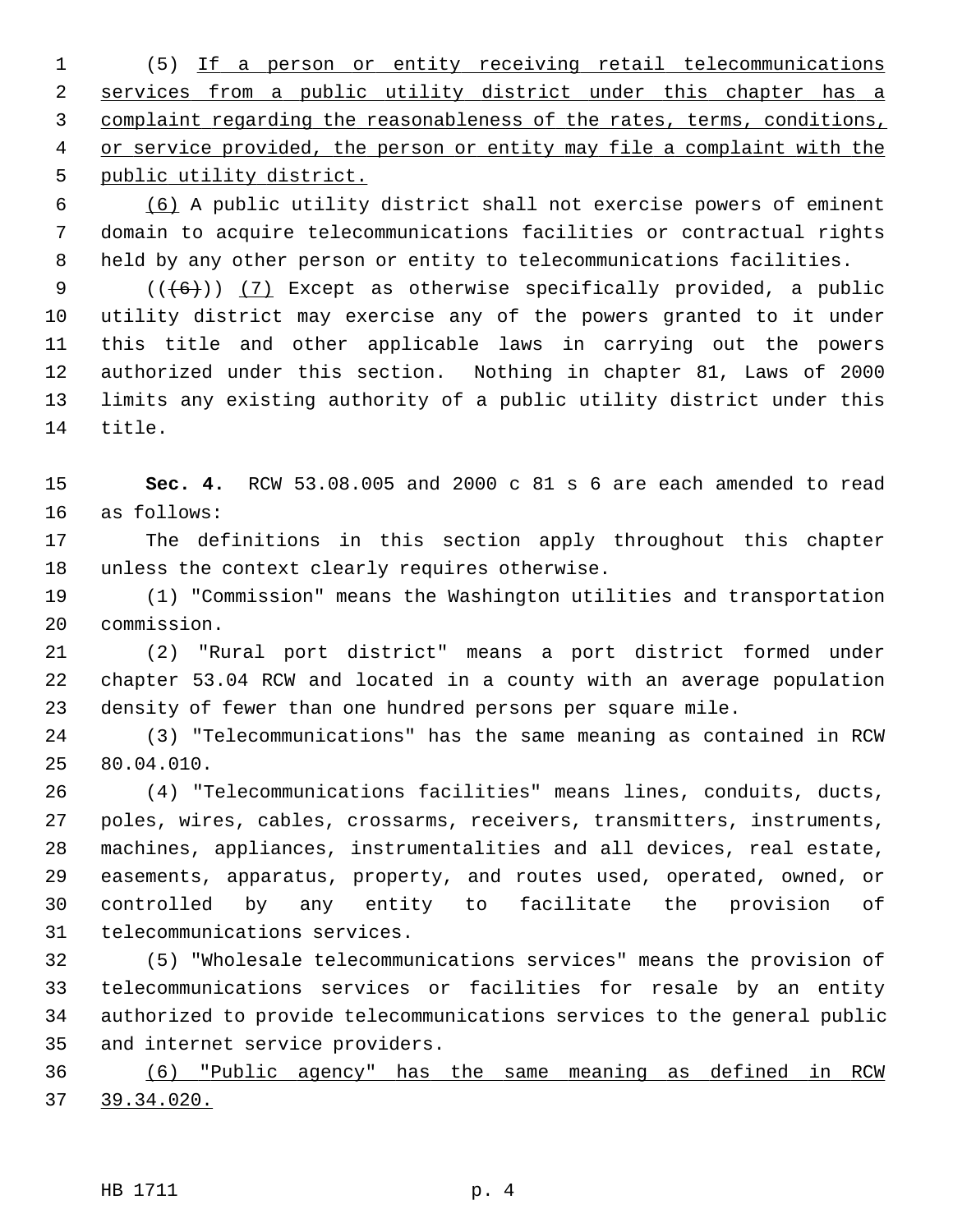(7) "Retail telecommunications services" means the sale of telecommunications services or facilities directly to public agencies, individuals, nonprofit organizations, libraries, schools, institutions of higher education, or other public or private entities.

 5 **Sec. 5.** RCW 53.08.370 and 2000 c 81 s 7 are each amended to read 6 as follows:

 7 (1) A rural port district in existence on June 8, 2000, may 8 construct, purchase, acquire, develop, finance, lease, license, handle, 9 provide, add to, contract for, interconnect, alter, improve, repair, 10 operate, and maintain any telecommunications facilities within or 11 ((without)) outside of the district's limits for the following 12 purposes:

13 (a) For the district's own use; and

14 (b) For the provision of wholesale or retail telecommunications 15 services within or adjacent to the district's limits. ((Nothing in 16 this subsection shall be construed to authorize rural port districts to 17 provide telecommunications services to end users.))

18 (2) A rural port district providing wholesale or retail 19 telecommunications services under this section shall ensure that rates, 20 terms, and conditions for such services are not unduly or unreasonably 21 discriminatory or preferential. Rates, terms, and conditions are 22 discriminatory or preferential when a rural port district offering such 23 rates, terms, and conditions to an entity for wholesale or retail 24 telecommunications services does not offer substantially similar rates, 25 terms, and conditions to all other entities seeking substantially 26 similar services.

27 (3) When a rural port district establishes a separate utility 28 function for the provision of wholesale or retail telecommunications 29 services, it shall account for any and all revenues and expenditures 30 related to its wholesale or retail telecommunications facilities and 31 services separately from revenues and expenditures related to its 32 internal telecommunications operations. Any revenues received from the 33 provision of wholesale or retail telecommunications services must be 34 dedicated to the utility function that includes the provision of 35 wholesale or retail telecommunications services for costs incurred to 36 build and maintain the telecommunications facilities until such time as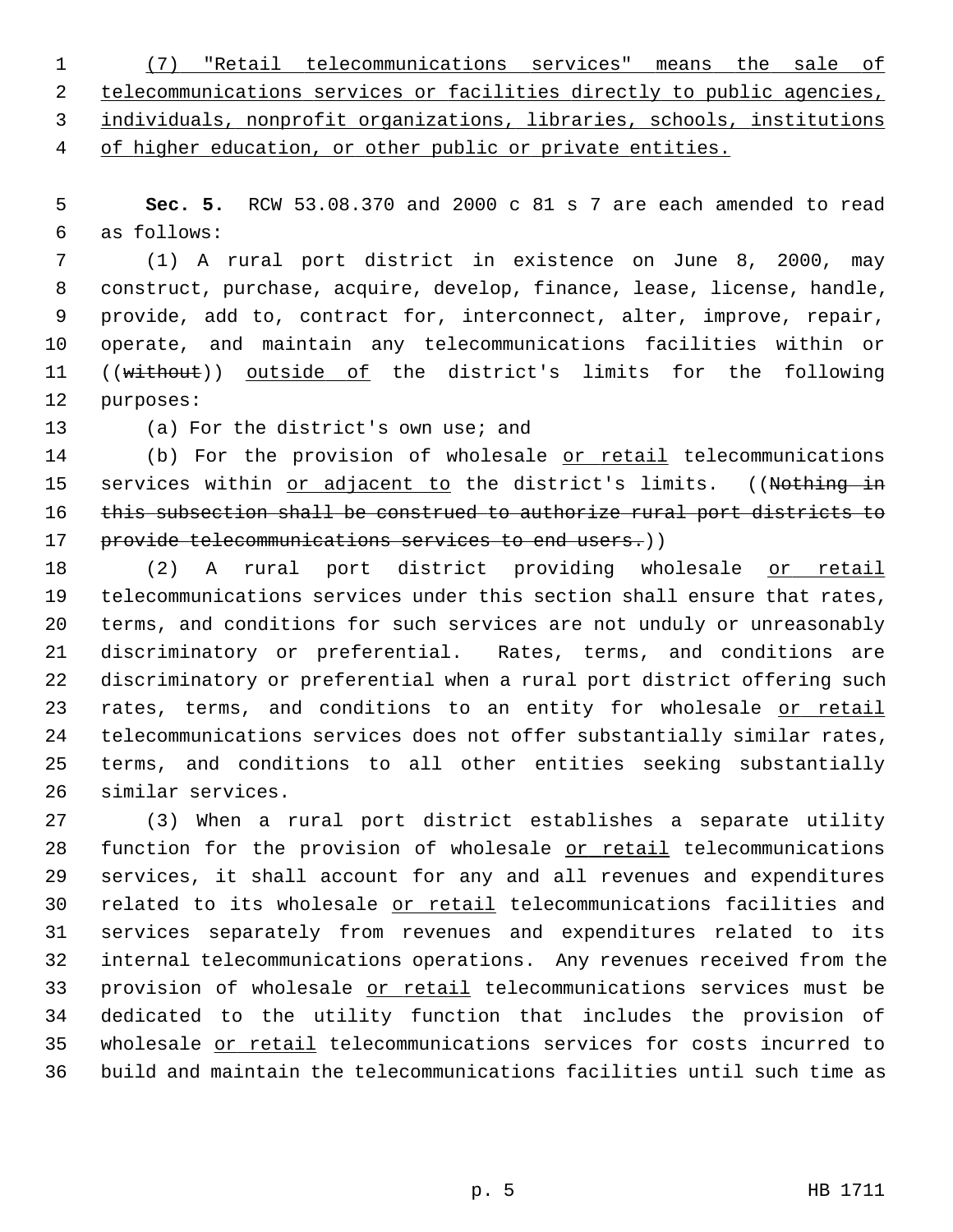1 any bonds or other financing instruments executed after June 8, 2000, 2 and used to finance the telecommunications facilities are discharged or 3 retired.

 4 (4) When a rural port district establishes a separate utility 5 function for the provision of wholesale or retail telecommunications 6 services, all telecommunications services rendered by the separate 7 function to the district for the district's internal telecommunications 8 needs shall be charged at its true and full value. A rural port 9 district may not charge its nontelecommunications operations rates that 10 are preferential or discriminatory compared to those it charges 11 entities purchasing wholesale or retail telecommunications services.

12 (5) If a person or entity receiving retail telecommunications services from a rural port district under this chapter has a complaint regarding the reasonableness of the rates, terms, conditions, or service provided, the person or entity may file a complaint with the rural port district.

17 (6) A rural port district shall not exercise powers of eminent 18 domain to acquire telecommunications facilities or contractual rights 19 held by any other person or entity to telecommunications facilities.

20  $((+6))$  (7) Except as otherwise specifically provided, a rural port 21 district may exercise any of the powers granted to it under this title 22 and other applicable laws in carrying out the powers authorized under 23 this section. Nothing in chapter 81, Laws of 2000 limits any existing 24 authority of a rural port district under this title.

25 NEW SECTION. **Sec. 6.** A new section is added to chapter 35.92 RCW 26 to read as follows:

27 A city or town may construct, purchase, acquire, develop, finance, 28 lease, license, provide, contract for, interconnect, alter, improve, 29 repair, operate, and maintain telecommunications services or facilities 30 for the purpose of furnishing the city or town and its inhabitants with 31 telecommunications services. The city or town has full authority to 32 regulate and control the use, distribution, and price of the service.

33 **Sec. 7.** RCW 35A.80.010 and 1988 c 127 s 2 are each amended to read 34 as follows:

35 (1) A code city may provide utility service within and without its 36 limits and exercise all powers to the extent authorized by general law